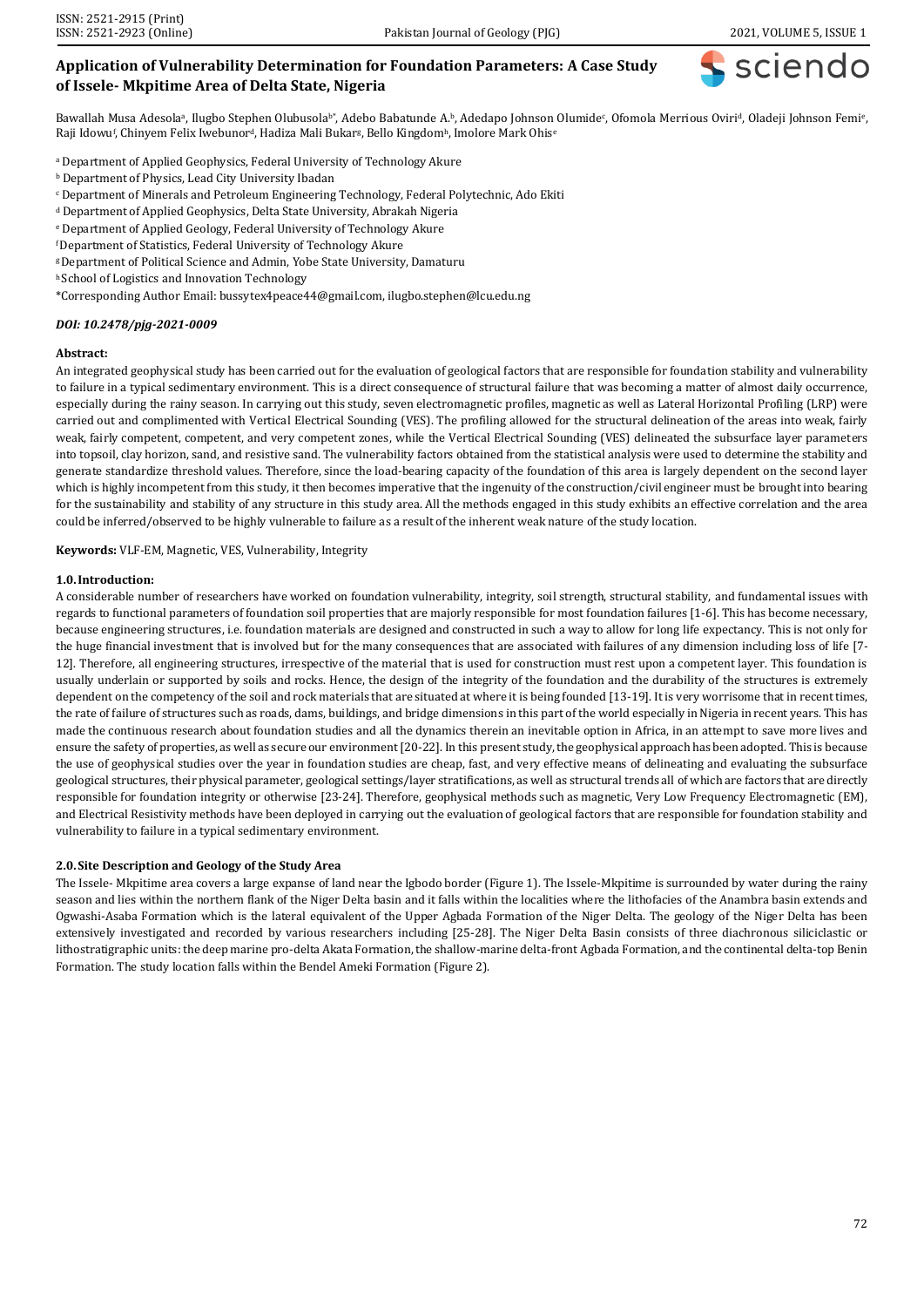

**Figure 1.** Location Map of the Study Area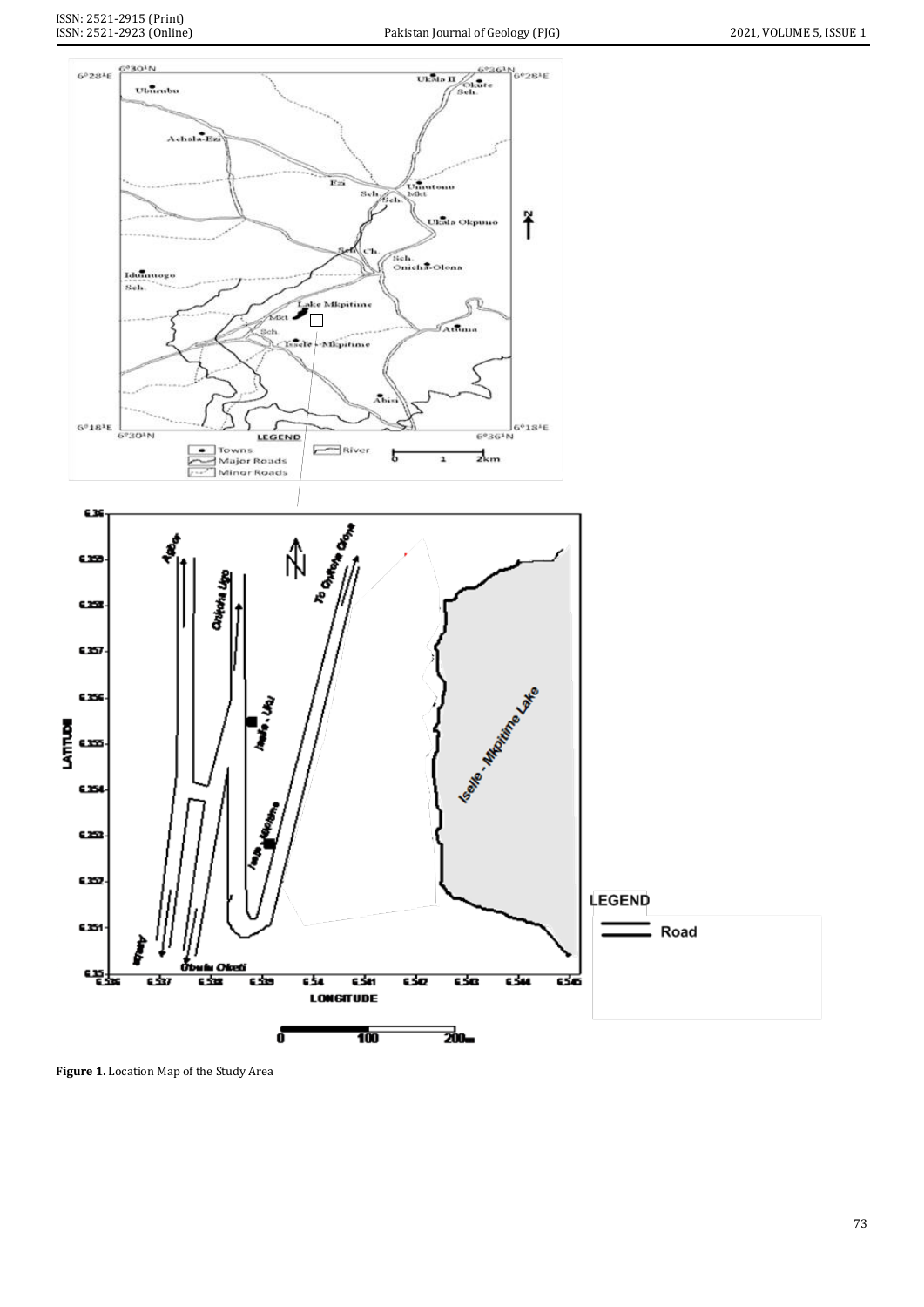

**Figure 2.** Geological Map of Niger Delta Showing the Study Area

# **3.0.Research Methodology**

Integrated geophysical methods involving the magnetic, Electrical Resistivity, and Very low Frequency Electromagnetic methods were adopted in this research. Seven traverses were established in the West-East direction shown on the base map (Figure 3). The Proton Precision Magnetometer was used for measuring the total field magnetic intensity in nT (nanoTesla). Two Electrical Resistivity techniques were used, the Lateral Horizontal Profiling (LHP) technique and the Vertical Electrical Sounding (VES), for the LHP, the Wenner electrode configuration of station separations and electrode spacing of 20 m. A total of nine (9) VES was carried out in the study area, with the maximum AB/2 being 100 m and minimum of 65m. The Very Low Frequency electromagnetic data was acquired using ABEM WADI VLF equipment with a 20 m station interval on each traverse of varying length. The frequency of operation was 18.0 kHz for the traverses. The parameters measured are raw real, filtered real, raw imaginary, and filtered imaginary components of the electromagnetic field. The following filter operator was used to compute Fraser Filter (Q) to increase the signal to noise ratio of the data set and enhance the anomaly signature, the measured VLF data was subjected to filtering [29].

```
Q = (Q_4 + Q_3) - (Q_2 + Q_1) (1)
```
Where Q is EM data and the subscript are station positions. Karous and Hjelt, 1983, was used to transform the data set to the filtered real VLF data from the application of equation (1) on real component VLF, then plotted using excel word spread sheet. The apparent resistivity is plotted versus AB/2 in meters on bilogarithmic paper resulting in a VES curve. The VES curve showed the change of resistivity with a depth, since the effective penetration increases with increasing electrode spacing. The interpretation of the VES curve is both qualitative and quantitative that is based upon an algorithm of [30- 35]. The quantitatively interpreted sounding curves gave interpreted results as geoelectric parameters (that is, layer resistivity and layer thickness). All the three methods were determined statistically and integrated to evaluate geological factors that are majorly responsible for foundation vulnerability and stability. Also, to determine the standard threshold values for site construction purposes

The Below equation was generated to determine threshold values:

| Vulnerability index = A                                                                | (2) |
|----------------------------------------------------------------------------------------|-----|
| Where A = addition of all the weak zones divided by the total distance multiply by 100 |     |
| Stability Index = B                                                                    | (3) |
| where $B =$ subtraction of vulnerability index value from $100\%$                      |     |
| Threshold Values = B/A                                                                 | (4) |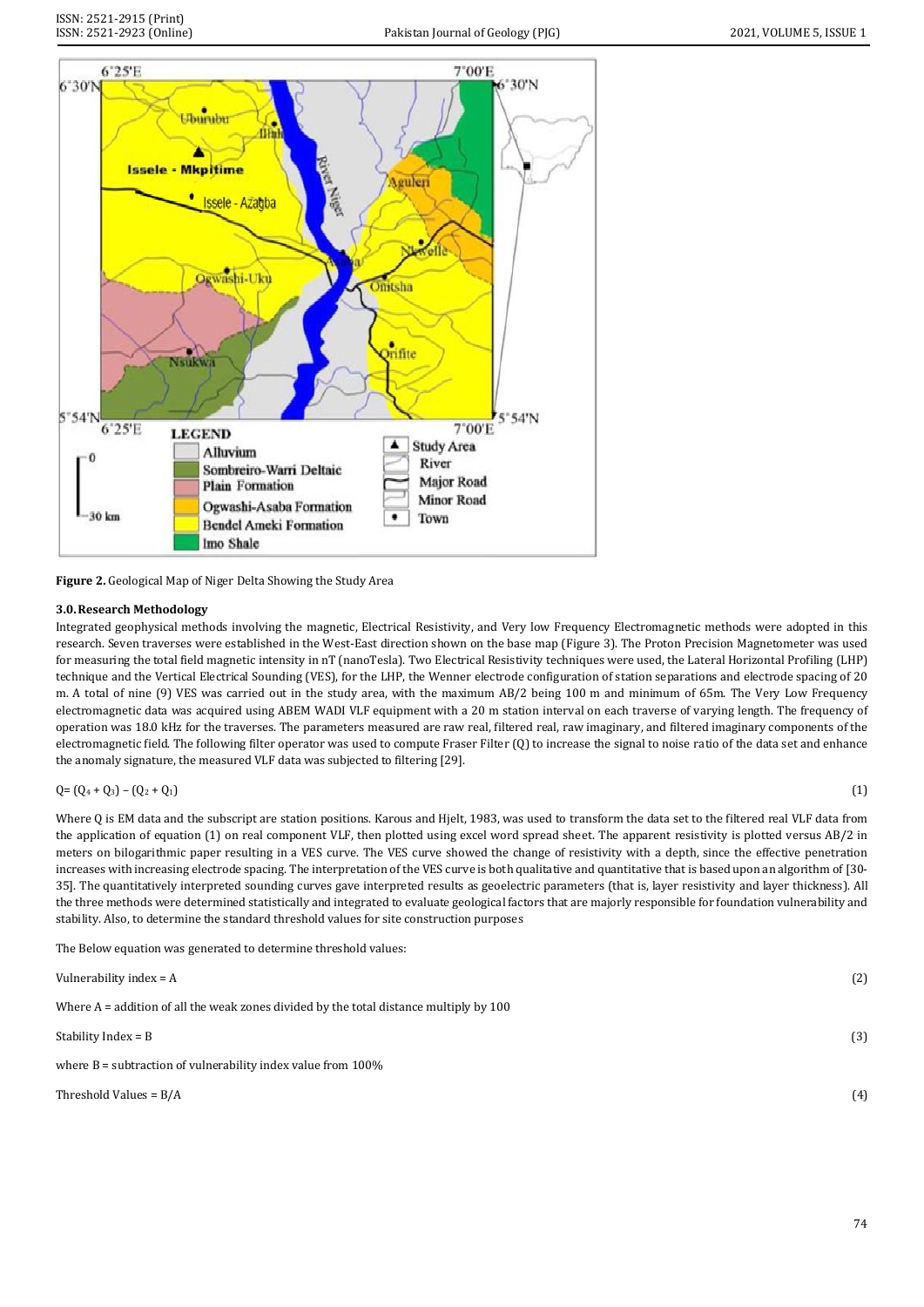

**Figure 3.** Acquisition Map of the Study area

# **4.0.Results and Discussion**

# **4.1. VLF-EM**

# **4.1.1. Profile one**

Figure 4 shows the VLF-EM profile along traverse one in E-W direction covering a distance of 500 m. The major anomalous zone (weak region) of interest were observed at a distance between zero to 120 m, 240 to 260 m, and 360 to 480 m; cover at a total distance of about (120 m + 20 m + 120 m) i.e. 260 m when compared statistically with the total length of the traverse, the percentage vulnerability of the structural parameters to failure is given as 260/500 x  $100 = 52%$ 

Since the vulnerability is 52%, then stability along the profile was;

Stability = 100 – 52 % = 48 %

The threshold = Stability/Vulnerability = 48 /52 = 0.92

This implies that the subsurface properties along profile one is highly vulnerable to failure



**Figure 4.** VLF-EM along Profile one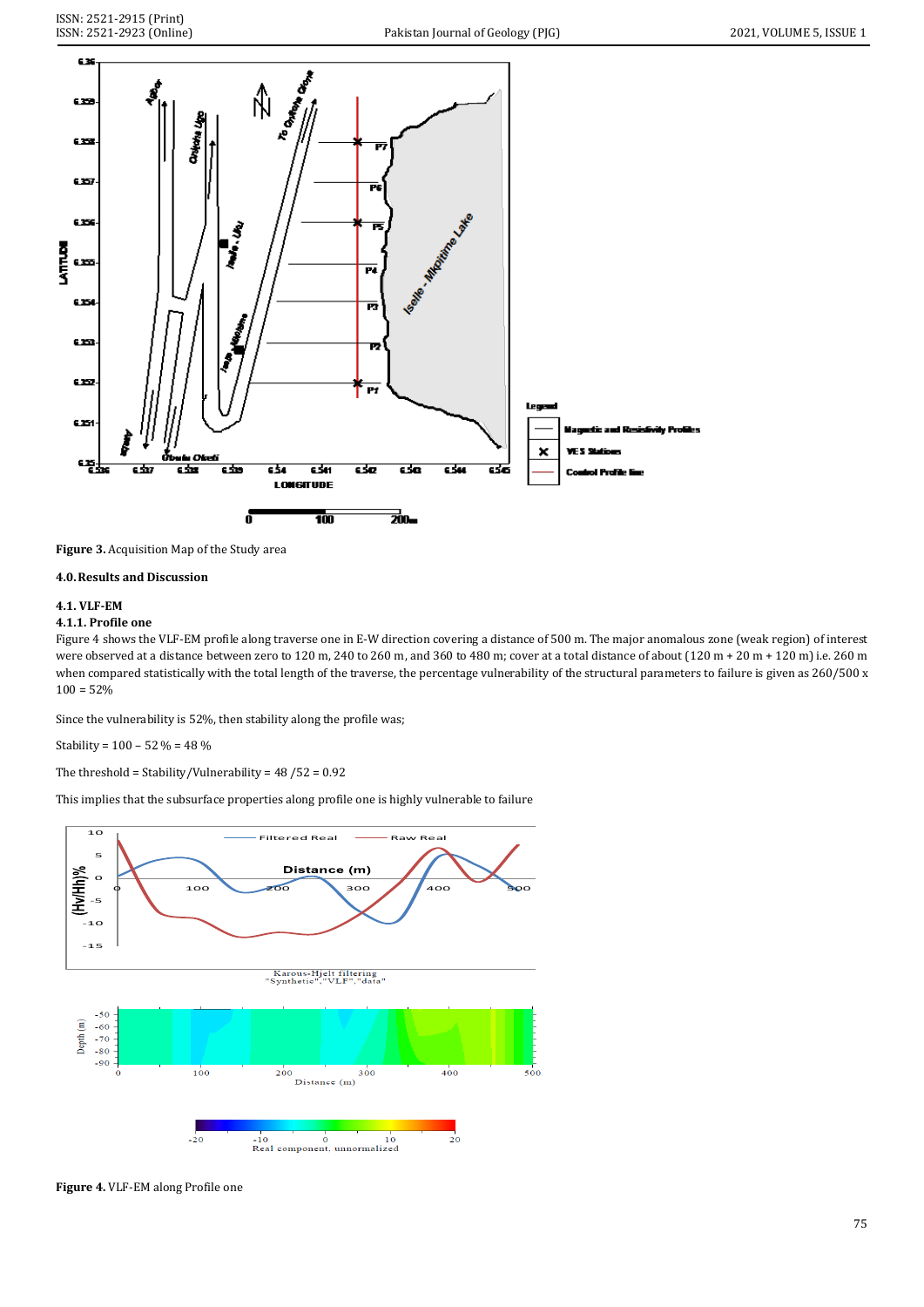# **4.1.2. Profile two**

The VLF-EM profile along traverse two cover a distance of about 400 m and is taken from the E-W direction (Figure 5). Seven anomalous regions of weak geologic/soil materials, these zones were identified at 30 to 60 m, 80 to 110 m, 180 to 240 m, 260 to about 290 m, from 320 to about 340 m, 360 to 400 m, which were summed up to be  $30 + 30 + 60 + 30 + 20 + 40$  m = 210 m, when compared with the total distance of about 400 m.

Statistically; 210/400 x 100 = 52.5%

Therefore, the EM vulnerability factor of the soil vulnerability to failure along profile two is 52.5%

Since the vulnerability is 52.5 %, then stability along the profile was;

Stability = 100 – 52.5 % = 47.5 %

The threshold = Stability/Vulnerability = 47.5 /52.5 = 0.91



**Figure 5.** VLF-EM along Profile Two

#### **4.1.3. Profile three**

The VLF-EM along profile three covers a distance of 600 m, taken across E-W direction (Figure 6), the EM response from the study area ranged between 32% and -22%; reflecting the nature of the positive and negative anomaly i.e. the conductive (weak) zones and the non-conductive (competent/resistive materials). Seven regions/zones of a positive anomaly of interest depicting regions/zones of weak geologic materials were identified. These were located at 50 to 60 m, 100 to 150 m, 180 to 400 m, 440 to 550 m, and 570 to 590 m, representing intervals of 10 + 50 + 220 + 110 + 20 m when compared with the total profile distance and the percentage vulnerability of the subsurface soil materials is given as  $410/600 \times 100 = 67.3\%$ .

Since the vulnerability is 67.3 %, then stability along the profile was;

Stability =  $100 - 67.3 % = 32.7 %$ 

The threshold = Stability/Vulnerability = 32.7 /67.3 = 0.49

The implication of this is such that the subsurface soil stability of this profile located within the study area is very low, implying a high vulnerability to failure.



**Figure 6.** VLF-EM along Profile Three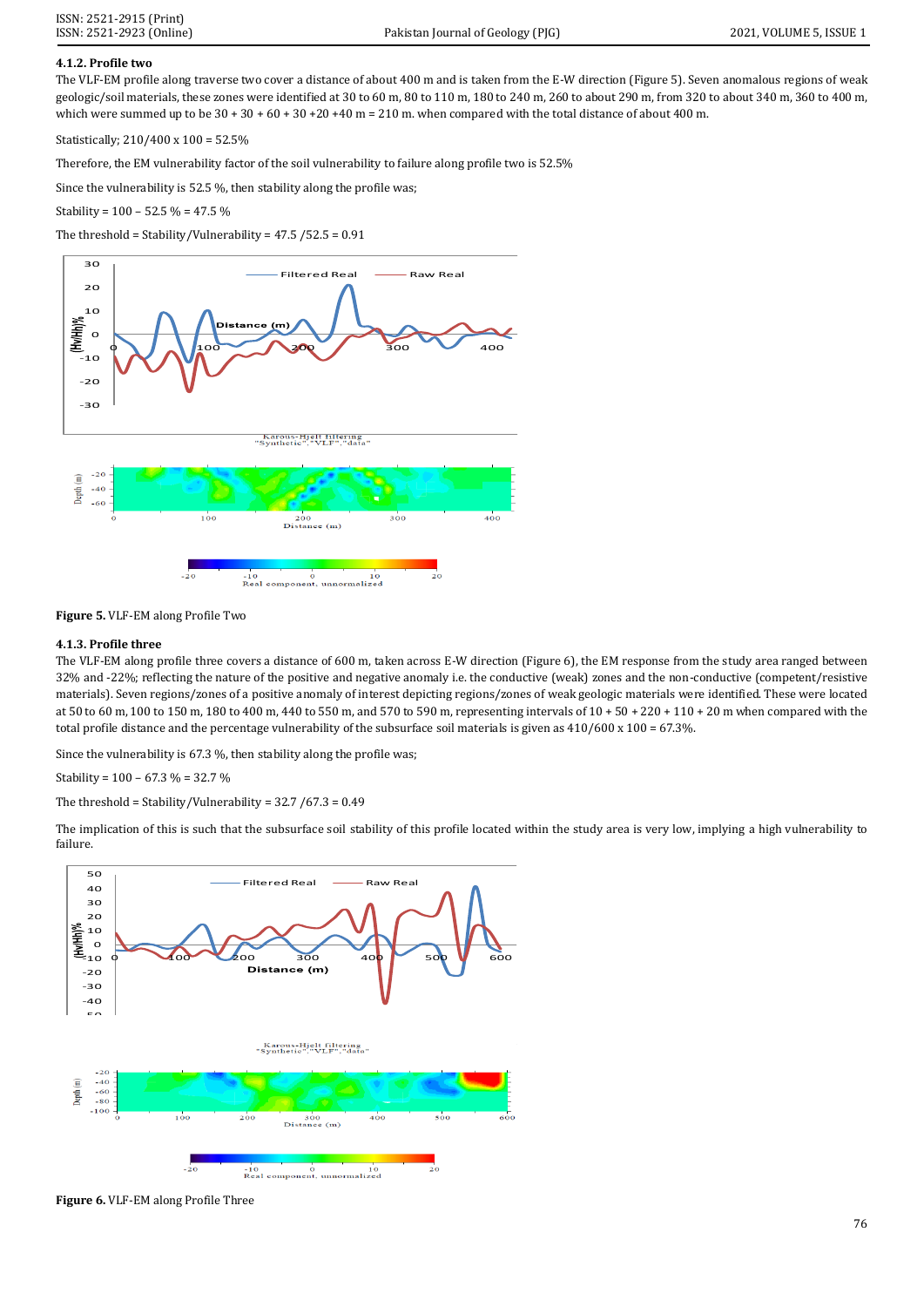# **4.1.4. Profile four**

VLF-EM profile four, the EM measurement of profile four cover a distance of about 600 m and is taken from the E-W direction (Figure 7). The variation in EM readings varies between 33% to -38% indicative of both positive and negative anomalous zones, depicting the presence of both weak and competent geologic materials [36-41]. The regions characterized by positive anomaly areas are indicatives of weak geologic materials while areas with negative anomaly depict a region of resistive geologic materials/competent zones. These zones of positive anomalies of interest were identified from this profile. These were between zero to about 150 m, 320 to 450 m, and 540 to 600 m, representing intervals of  $150 + 130 + 60$  m = 440 m, when compared with the total distance of 600 m. the vulnerability factor in term of percentage is; 440/600 x 100 = 73.2%

Since the vulnerability is 73.2 %, then stability along the profile was;

Stability = 100 – 73.2 % = 26.8 %

The threshold = Stability/Vulnerability = 26.8 /73.2 = 0.37

This implies that the profile depicts a region of high vulnerability in terms of the geologic materials making up the subsurface materials along with this profile and this implies geologic materials of very low subsurface stability.



**Figure 7.** VLF-EM along Profile Four

## **4.1.5. Profile five**

VLF-EM along profile five covers a distance of about 260 m (Figure 8). The zones of positive anomalies of interest were identified from the profile. These occurred at between 10 to 70 m, 80 to 100 m, and 170 to 260 m. this reflects an interval of  $60 + 20 + 90$  m = 170 m, when compared with the total distance covered, the percentage vulnerability factor is considered to be 170/260 x 100 = 65.7%

Since the vulnerability is 65.7 %, then stability along the profile was;

Stability = 100 – 65.7 % = 34.3 %

The threshold = Stability/Vulnerability =  $34.3 / 65.7 = 0.52$ 



**Figure 8.** VLF-EM along Profile Five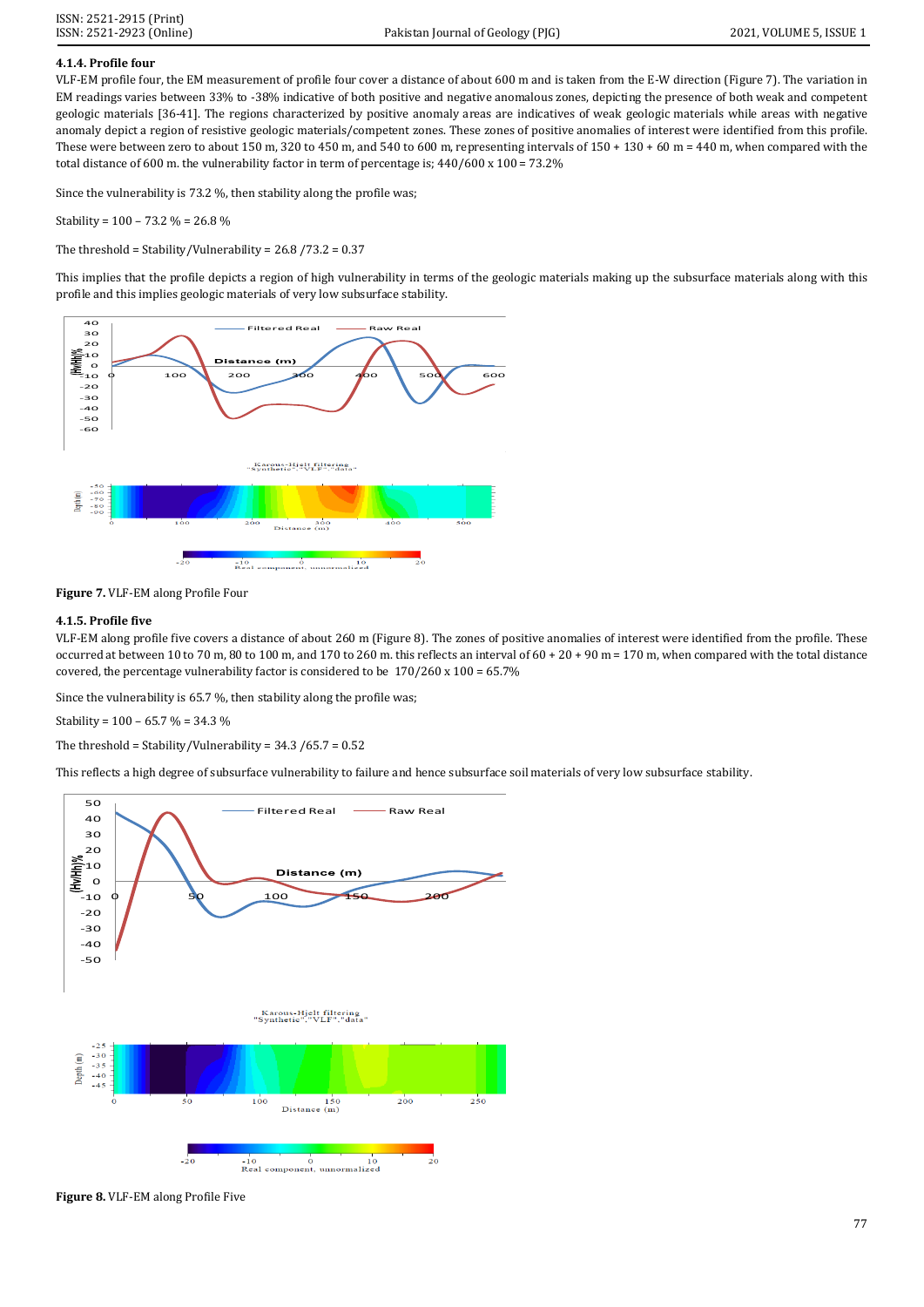# **4.1.6. Profile Six**

VLF-EM profile six was taken along the E-W direction (Figure 9). It covers a distance of about 400 m, with variation in EM measurement ranging between 14.2 % and -18.6% reflecting the changes in lithology, soil integrity vulnerability indicative of the existence of both weak and competent zones. However, the major points of interest to this study area region of positive and negative anomaly, most especially regions of positive anomaly which are directly related to weak zones or regions associated with vulnerability. Subsequently, six anomalous zones of interest were identified along this profile. These were obtained between zero to about 20 m with values ranging between 0.2 and less than 1%. The second point of positive anomaly (weak) zone was found between 60 to 70 m, covering a lateral extent of about 10 m, while another zone was obtained between 90 to 130 m with reading ranging between 0.1% to about 14.4%, covering a lateral extent of about 40 m. furthermore, another anomalous zone of interest was observed between 260 to 350 m with EM reading ranging between 0.1% to 9.6% and covering a distance of about 90 m in extent.

The total distance (lateral extent) of the anomalous zone was compared with the total distance of the entire profile which can be considered as 160/400 x  $100 = 40\%$ 

Since the vulnerability is 40 %, then stability along the profile was;

Stability =  $100 - 40 \% = 60 \%$ 

The threshold = Stability/Vulnerability =  $60/40 = 1.5$ 

Therefore, it can be inferred that 40% of the entire profile six is faced with the challenges associated with weak zone i.e. vulnerability to failure, implying subsurface material of low integrity, while 60% of the entire profile was stable in terms of subsurface soil integrity and hence, low vulnerability.



**Figure 9.** VLF-EM along Profile Six

## **4.1.7. Profile seven**

VLF-EM profile along traverse seven covers a distance of 250 m (Figure 10), EM measurement was carried out along E-W orientation. The EM measurement varied between 6.85 to 17.6% and the entire profile was characterized by positive anomaly, which implies a percentage of 100% indicative of subsurface geologic materials along the entire profile seven to be very low integrity as well as high vulnerability to failure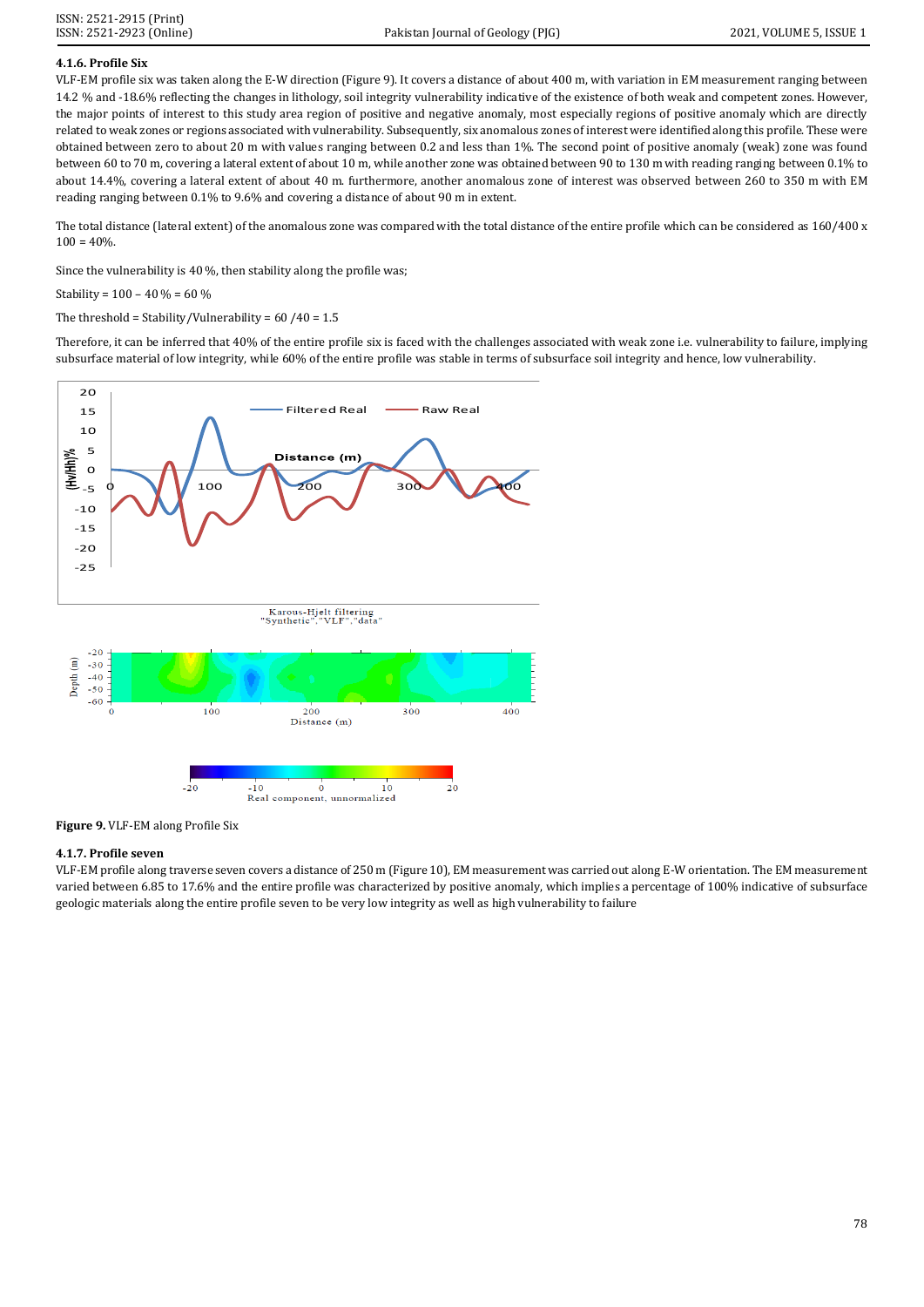



# **4.2. Magnetic Method**

# **4.2.1. Profile one**

The magnetic profile along traverse one covers a total distance of 500 m which was taken concurrently along with EM profiles (Figure 11). Five major anomalous zones of interest which represent regions of low magnetic susceptibility indicative of the region of weak geologic materials were identified, between zero origin to 30 m, 60 to 110 m, 180 to 280 m, 350 to 430 m, and 450 to 500 m. representing 30 m, 50 m, 100 m, 80 m, and 50 m, making a total lateral extent of 310 m, when compared with the total traverse distance of 500 m. it can be determined nor inferred that the vulnerability in terms of percentage

 $= 310/500 \times 100 = 62\%$ 

Since the vulnerability is 62 %, then stability along the profile was;

Stability = 100 – 62 % = 38 %

The threshold = Stability/Vulnerability = 38 /62= 0.61

This implies that this profile is characterized by materials of low stability and high vulnerability.





# **4.2.2. Profile two**

The relative magnetic reading along traverse two was taken across the E-W direction concurrently along the EM profile (Figure 12). It covers a distance of about 500 m. the reading obtained varied between 33120 to 33150 nT, reflecting the magnetic susceptibility of the subsurface geologic materials which was characterized by moderately low magnetic susceptibility with variations in the trend of the anomaly that obtained along the profile of study. Six anomalous zones were observed along the profile with varying lateral extent between 20 to 50 m, 80 to 100 m, 110 to 200 m, 220 to 240 m, 250 to 330 m, 350 to 400 m, and 410 to 500 m representing the lateral extent of  $30 + 20 + 90 + 20 + 80 + 50 + 90$  respectively, making a cumulative distance of 380 m. therefore, when compared as a percentage against the total distance of 500 m, the vulnerability factor in terms of the subsurface soil integrity is equal 380/500 x 100 = 76%

Since the vulnerability is 76 %, then stability along the profile was;

Stability =  $100 - 76 \% = 24 \%$ 

The threshold = Stability/Vulnerability =  $24/76 = 0.32$ 

This is indicative of a high degree of vulnerability to failure as well as reflecting subsurface geologic materials of very low stability.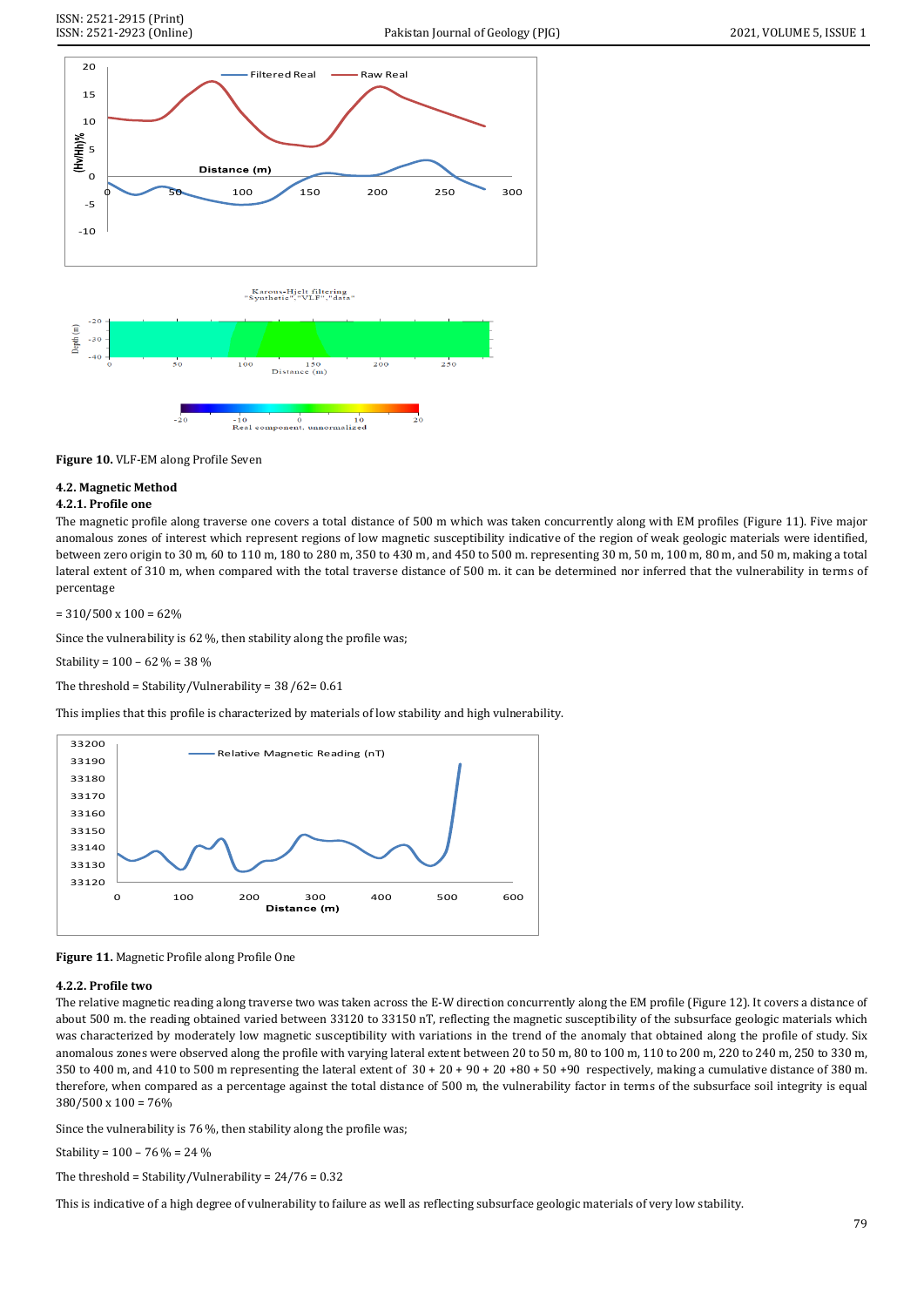

**Figure 12.** Magnetic Profile along Profile Two

#### **4.2.3. Profile three**

Relative magnetic reading along traverse three covers a total distance of 400 m (Figure 13), the traverse was taken E-W direction. The measurement obtained exhibits varied magnetic susceptibility contrasts reflecting variations in subsurface lithology and layer stratification along this profile. The measurement varied between 33045 nT and 33085 nT, with various susceptibility anomalies, with the interest of study here being areas/region associated with low susceptibility contrast, depicting weak zones associated with vulnerability nor regions of low foundation integrity. These were identified in Eight (8) locations i.e. at zero to 20 m, 50 to70 m, 100 to 120 m, 120 to 220 m, 240 to 250 m, 280 to 340 m, 350 to 380 m and 390 to 400 m representing lateral extent of  $20 + 20 + 20 + 100 + 10 + 60 + 30 + 10 = 270$  m.

Therefore, vulnerability factor as a percentage =  $270/400 \times 100 = 67.5\%$ 

Since the vulnerability is 67.5 %, then stability along the profile was;

Stability =  $100 - 67.5 % = 32.5 %$ 

The threshold = Stability/Vulnerability =  $32.5 / 67.5 = 0.48$ 

This exhibits that subsurface geologic material has low stability and high vulnerability typically of clay or shale top horizon sedimentary environment



**Figure 13.** Magnetic Profile along Profile Three

#### **4.2.4. Profile four**

Magnetic reading along profile four covers a distance of 350 m and measurement was conducted along E-W direction (Figure 14). The measurement was characterized by varying magnetic susceptibility which varies between 33110 to 33125 nT reflecting the variations in subsurface geologic materials within the study area. six anomalous zones of interest were identified along the profile, which ranges from zero to 40 m, 70 to 90 m, 100 to 200 m, 230 to 300 m and 330 to 350 m; reflecting lateral extent of  $40 + 20 + 100 + 70 + 20$  m = 250 m and vulnerability factor of 250/350 x 100 = 71.6%,

Since the vulnerability is 71.6 %, then stability along the profile was;

Stability =  $100 - 71.6 \% = 28.4 \%$ 

The threshold = Stability/Vulnerability = 28.4 /71.6 = 0.40

This indicates that the subsurface soil materials display low foundation stability and high vulnerability.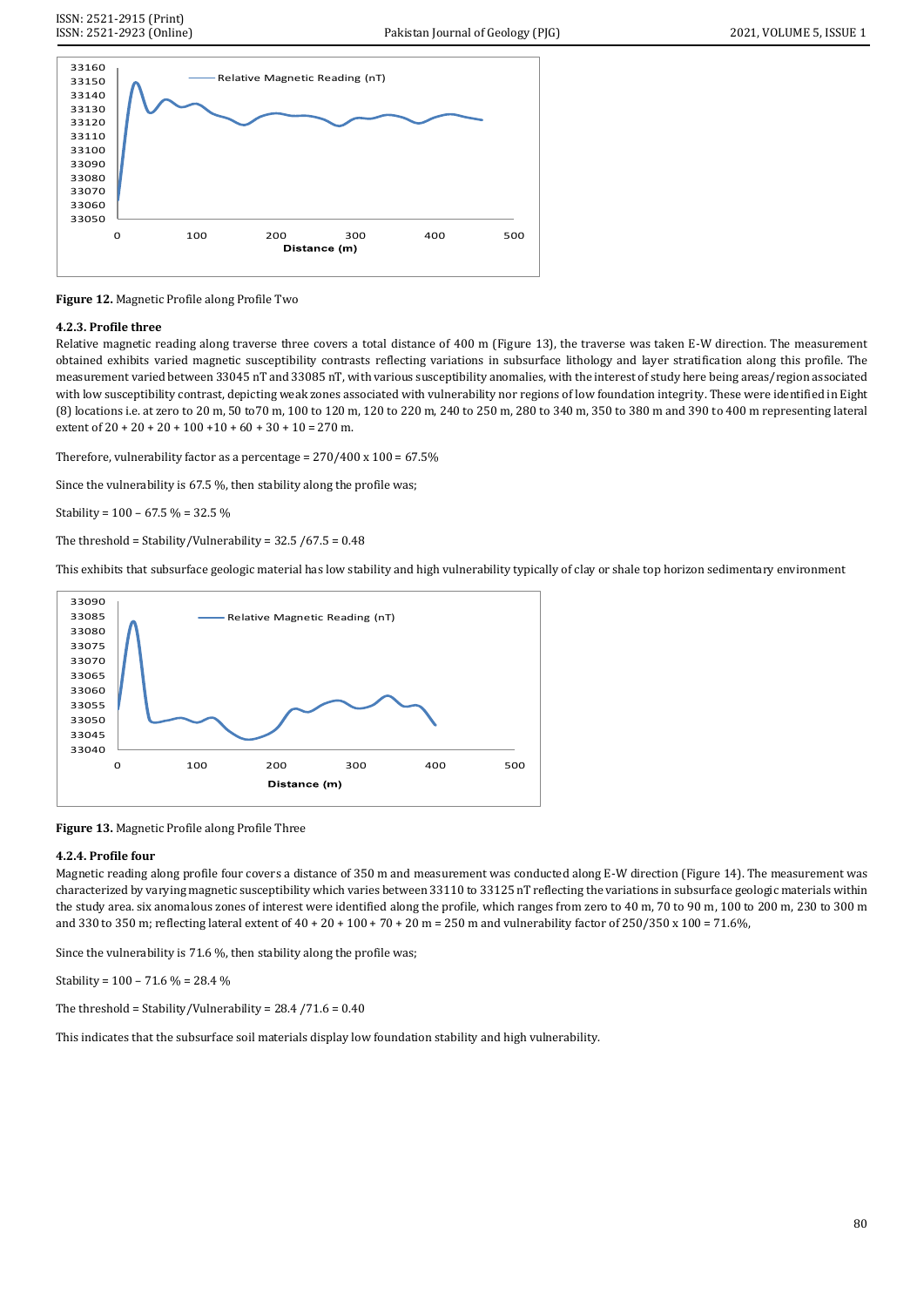

**Figure 14.** Magnetic Profile along Profile Four

# **4.2.5. Profile five**

The relative magnetic reading of profile five covers a distance of 350 m. the measurement along with others was carried out concurrently along with the EM profile (Figure 15). The magnetic readings varied between 33102 nT and 33118 nT, with about eight regions of anomalous interest which reflects the variation in subsurface geology of the study area. These anomalous zones was obtained between zero to 20 m, 40 to 70 m, 90 to 120 m, 140 to 160 m, 180 to 200 m, 210 to 240 m, 270 to 300 m, and 320 to 350 m. reflecting 20 + 30 + 30 + 20 + 20 + 30 + 30 + 30 m = 210 m, which indicate of subsurface geologic material of low foundation integrity and high vulnerability to failure.

The vulnerability factor =  $210/350 \times 100 = 60 \%$ 

Since the vulnerability is 60 %, then stability along the profile was;

Stability =  $100 - 60 \% = 40 \%$ 

The threshold = Stability/Vulnerability =  $40/60 = 0.67$ 

This indicates that the subsurface soil materials display low foundation stability and high vulnerability.



**Figure 15.** Magnetic Profile along Profile Five

# **4.2.6. Profile six**

The measurement along profile six covers a distance of 250 m (Figure 16), it was taken along the E-W direction with the reading obtained ranging between 33080 nT and 33130 nT. Six anomalous zones of interest were observed along this profile. These were identified between 10 to 30 m, 50 to 70 m, 80 to 100 m, 120 to 170 m, 190 to 230 m and 240 to 250 m; reflecting 20 + 20 + 20 + 30 + 40 + 10 = 140 m. the total anomalous extent was compared with the total profile distance of 250 m. the vulnerability factor becomes; 140/250 x 100 = 56%, which implies moderately foundation vulnerability factor which reflects subsurface material of moderate foundation integrity.

Since the vulnerability is 56 %, then stability along the profile was;

Stability =  $100 - 56 % = 44 %$ 

The threshold = Stability/Vulnerability =  $44/56 = 0.79$ 

This indicates that the subsurface soil materials display low foundation stability and high vulnerability.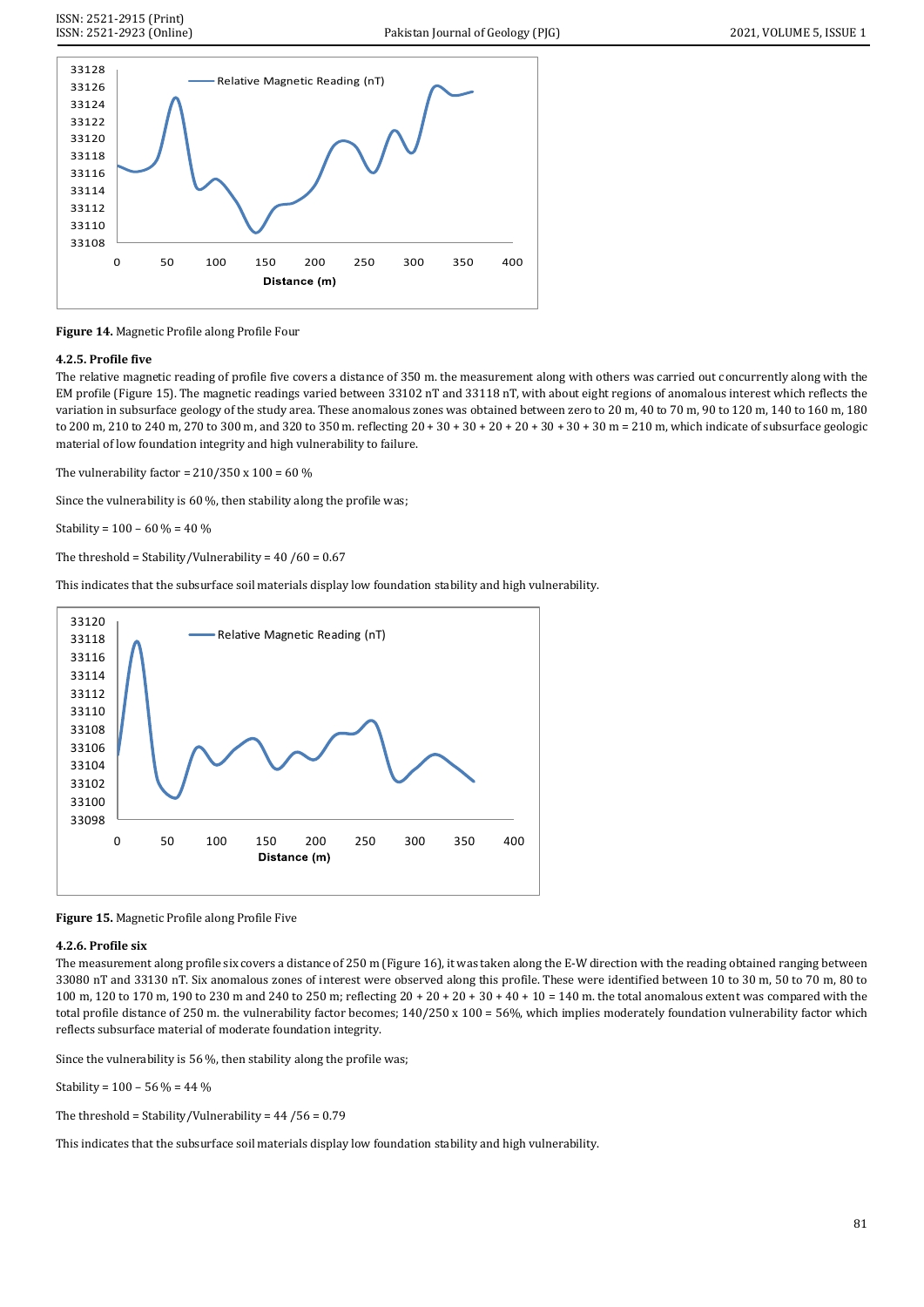

**Figure 16.** Magnetic Profile along Profile Six

## **4.2.7. Profile seven**

The magnetic measurement along profile seven covers a distance of 300 m (Figure 17), which was taken across the E-W direction with magnetic reading varying between 33080 nT and 33090 nT; reflecting the varying lithology and subsurface layer stratification within the study area. five anomalous zones of interest were identified along this profile, these obtained between zero to 30 m, 60 to 90 m, 110 to 130 m, 160 to 210, and 260 to 300 m; reflecting a total lateral extent of  $30 + 30 + 20 + 50 + 40$  m = 170 m i.e. 170.300 x 100 = 56.7%. This is indicative of subsurface geologic materials characterized by very high foundation vulnerability as well as foundation materials with very low/extremely poor integrity.

Since the vulnerability is 56.7 %, then stability along the profile was;

Stability =  $100 - 56.7 % = 43.3 %$ 

The threshold = Stability/Vulnerability =  $43.3/56.7 = 0.76$ . This indicates that the subsurface soil materials display low foundation stability and high vulnerability.



**Figure 17.** Magnetic Profile along Profile Seven

# **4.3. Lateral Horizontal Profiling**

## **4.3.1. Profile one**

The lateral horizontal profiling (LRP) along traverse one covers a distance of about 400 m in the E-W direction (Figure 18), with resistivity variation ranging between 100 to 1400 Ωm. The measurement obtained reflects variation in lithological comprises of the subsurface geologic material which reduces with distance along this profile. The principle here is such that the lower the resistivity, the higher is the vulnerability factor for failure and the lower the subsurface integrity. Therefore, the midpoint between the highest and lowest resistivity values was adopted as a controlling factor in the determination of the vulnerability factor along the resistivity processes. Subsequently, this point was projected and obtained to fall within and at about 150 m on the horizontal distance. The total distance gives the vulnerability factor of the profile to be; 250/400 x 100 =62.5%, depicting a high vulnerability factor as well as subsurface materials of low integrity.

Since the vulnerability is 62.5 %, then stability along the profile was;

Stability =  $100 - 62.5 % = 37.5 %$ 

The threshold = Stability/Vulnerability =  $37.5/62.5 = 0.6$ . This indicates that the subsurface soil materials display low foundation stability and high vulnerability.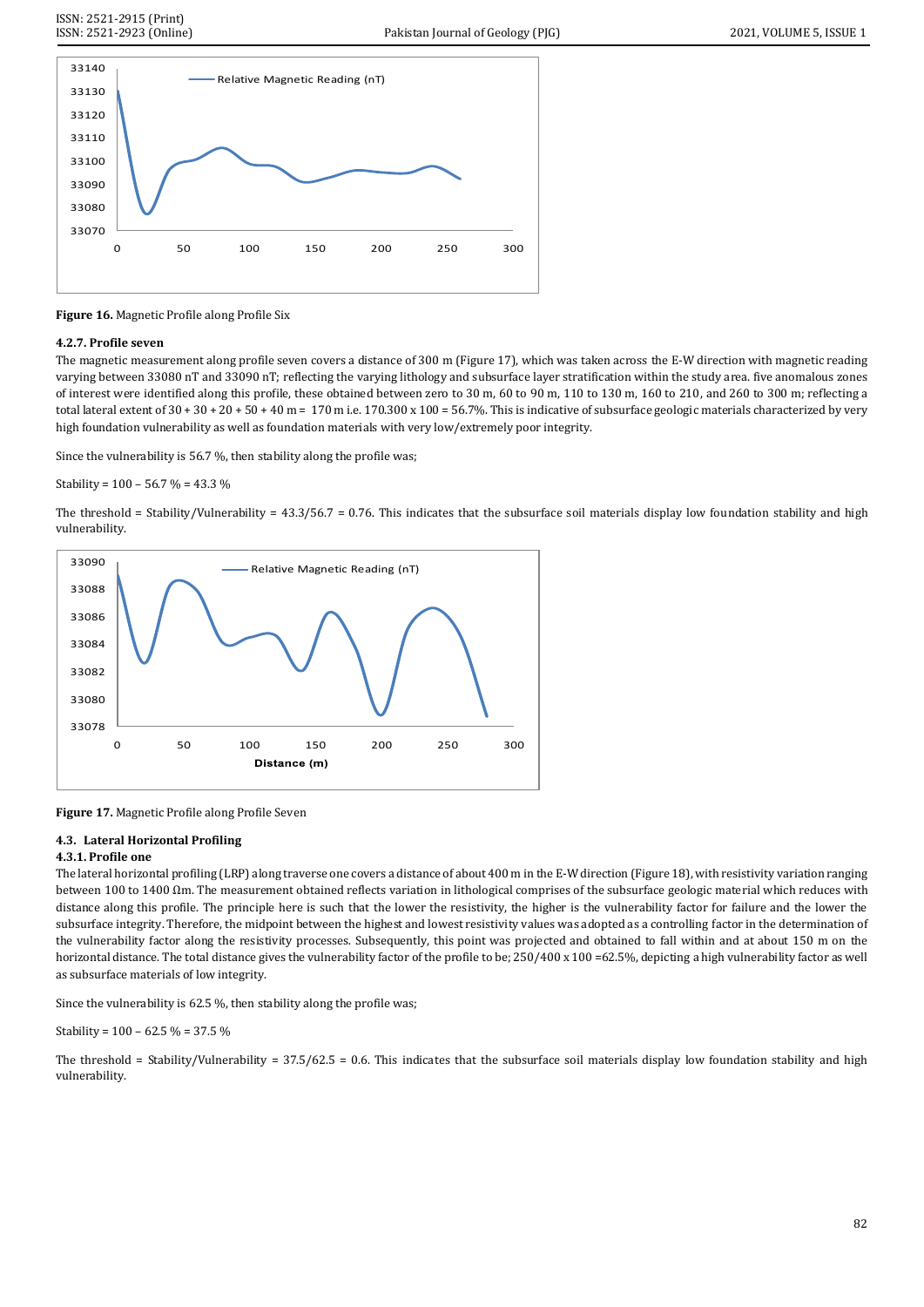

**Figure 18.** Wenner Horizontal Profiling along Profile One

#### **4.3.2. Profile two**

The apparent resistivity measurement of profile two covers a distance of 400 m (Figure 19) with the resistivity values ranging from less than 100  $\Omega$ m to a maximum of 1300 Ωm. The midpoint is projected to be at 650 Ωm which was found to be at a distance of about 140 m beyond which the apparent resistivity reduces with depth, while the vulnerability factors are calculated to be; 260/400 x 100 = 60.5%. These are characteristics of the subsurface geologic environment with high vulnerability factor and low integrity.

Since the vulnerability is 60.5 %, then stability along the profile was;

Stability =  $100 - 60.5$  % =  $39.5$  %

The threshold = Stability/Vulnerability =  $39.5/60.5 = 0.65$ . This indicates that the subsurface soil materials display low foundation stability and high vulnerability.



**Figure 19.** Wenner Horizontal Profiling along Profile Two

## **4.3.3. Profile three**

The lateral resistivity profile of traverse three covers a distance of about 400 m (Figure 20), the measurement was carried out in E-W direction in line with other traverses. The apparent resistivity ranged between less than 200  $\Omega$ m to a maximum of 1400  $\Omega$ m, reflecting the changes in the subsurface geologic compositions. The profile plot obtained indicated that apparent resistivity along this profile reduces over distances, while the midpoint between the minimum and maximum resistivity along this profile was projected to be at about 180 m, which gives a vulnerability factors over the distance being considered to be 220/400 x 100 = 55%, which was obtained to be indicative of moderately high vulnerability factors as well as of moderately low integrity characteristics of the fairly stable geologic environment in terms of foundation integrity.

Since the vulnerability is 55 %, then stability along the profile was;

Stability =  $100 - 55 \% = 45 \%$ 

The threshold = Stability/Vulnerability =  $45/55 = 0.82$ . This indicates that the subsurface soil materials display low foundation stability and high vulnerability.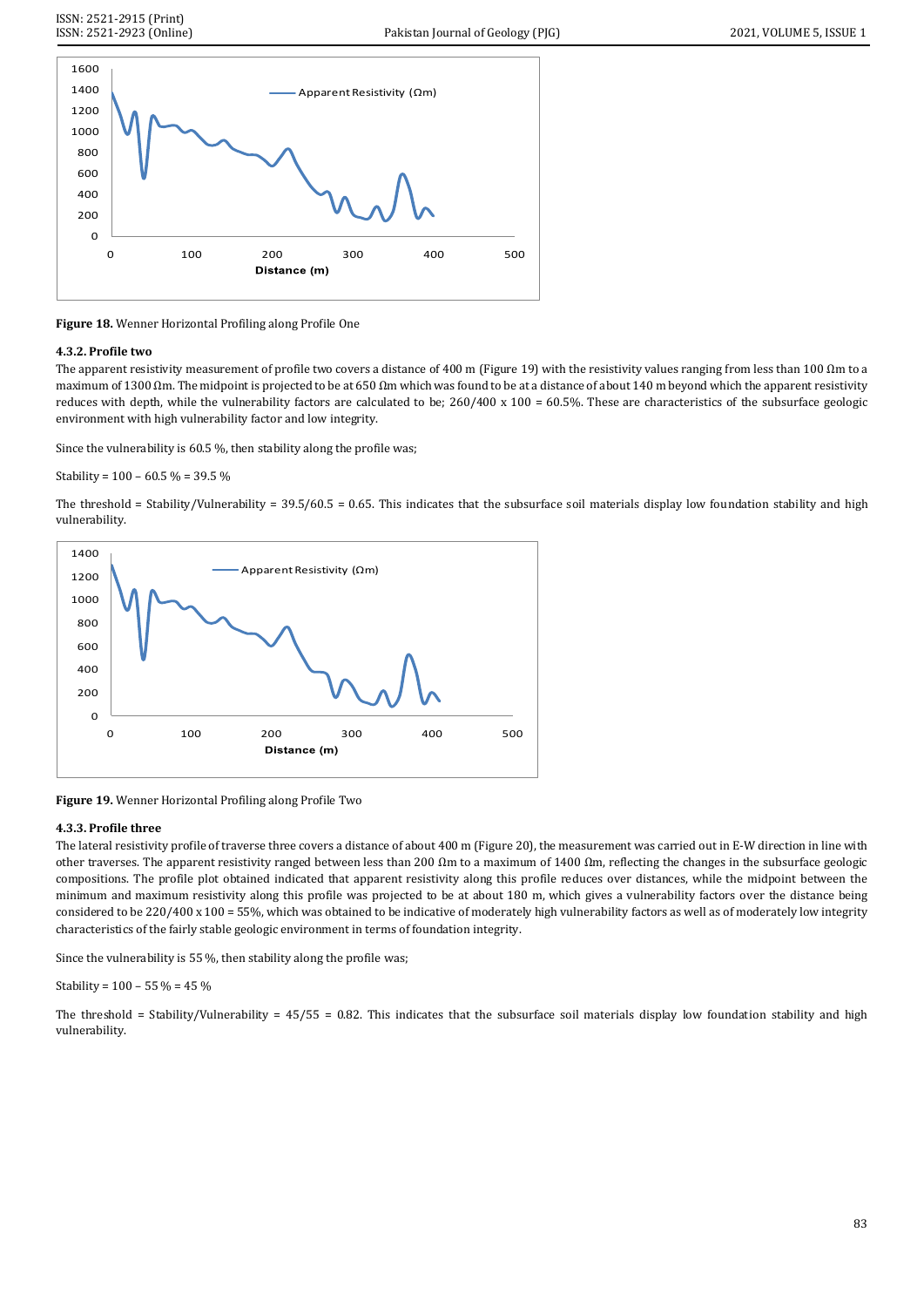

**Figure 20.** Wenner Horizontal Profiling along Profile Three

## **4.3.4. Profile four**

The apparent resistivity measurement of profile four was carried out along the E-W direction (Figure 21), covering a distance of 400 m. the resistivity response varied between less than 200 Ωm to above 3500 Ωm. The anomalous response obtained from this profile was characterized with very high resistivity from about the origin to a distance of about 50 m, after which a drastic drop with apparent resistivity was observed from about 100 m; from 3500 Ωm to about 1000 Ωm and continued to drop up to less than 200 Ωm, from a distance of about 250 m to 400 m by extension, the vulnerability factor of this profile was obtained to be 300/400 x 100 = 70.5% indicative of the existence of geologic material of very low integrity and very high vulnerability to failure i.e. material of high vulnerability factor.

Since the vulnerability is 70.5 %, then stability along the profile was;

Stability = 100 – 70.5 % = 29.5 %

The threshold = Stability/Vulnerability = 29.5/70.5 = 0.42.



**Figure 21.** Wenner Horizontal Profiling along Profile Four

#### **4.3.5. Profile five**

Similar to the situation obtained in profile four, the apparent resistivity of profile five was characterized majorly by subsurface geologic material of very low integrity and high vulnerability as exhibited by the measurement obtained with resistivity ranging between less than 100 Ωm to as high as 3500 Ωm (Figure 22). The begging of the profile was characterized by high resistivity of a little above 3500 Ωm which extends up to about 20 m beyond which the resistivity continues to drop. In this profile, the midpoint between the highest and lowest resistivity was obtained to be at 1750 Ωm which projected against the distance. It was found to coincides with about 50 m on the profile when considering the entire profile. The vulnerability factor can then be obtained to be; 350/400 x 100 = 87.5%, this implies that the subsurface geologic material along this profile is of very high vulnerability and hence, very low integrity in terms of soil competence or foundation or founding materials.

Since the vulnerability is 87.5 %, then stability along the profile was;

Stability = 100 – 87.5 % = 12.5 %

The threshold = Stability/Vulnerability =  $12.5/87.5 = 0.14$ .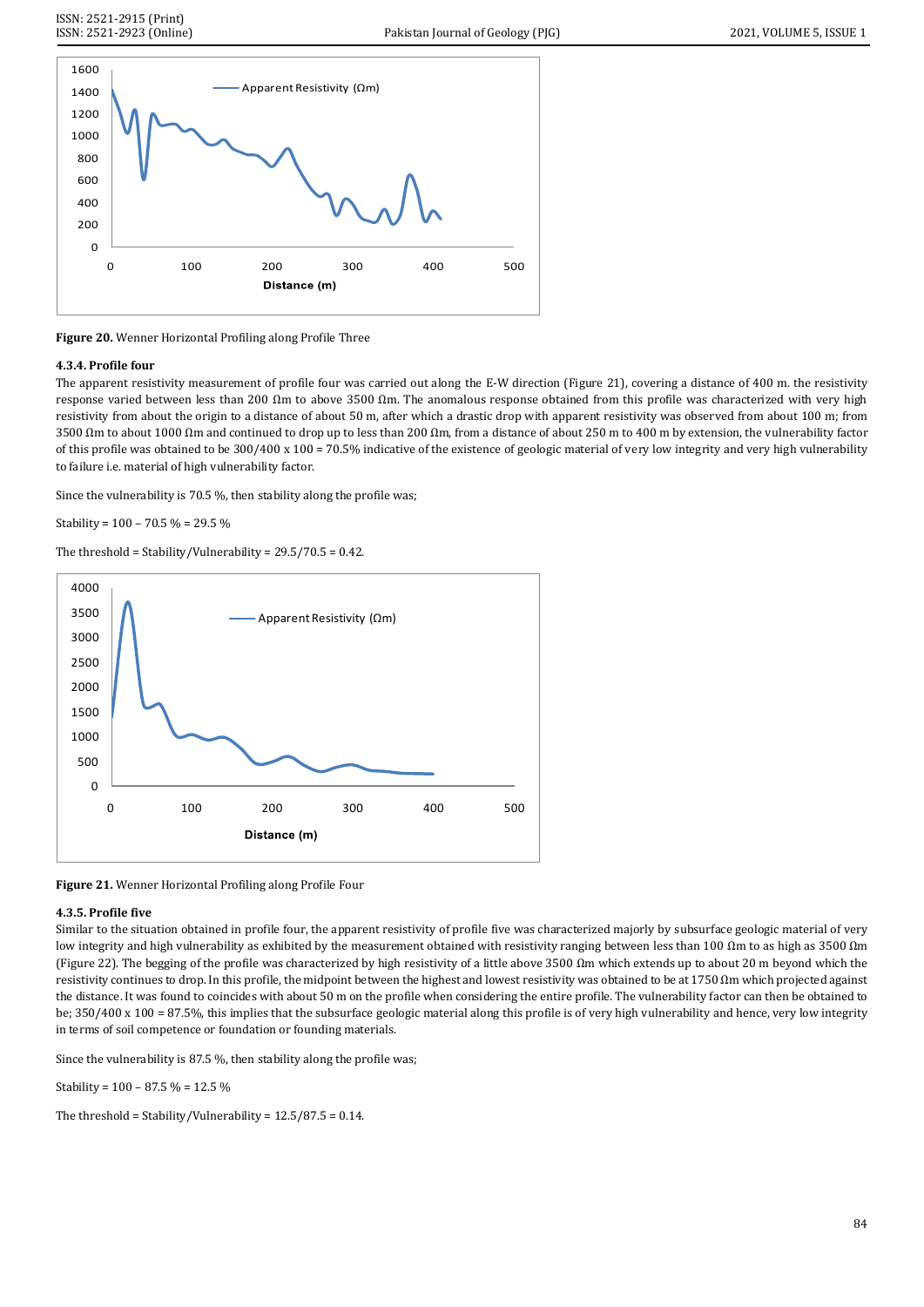

**Figure 22.** Wenner Horizontal Profiling along Profile Five

# **4.3.6. Profile six**

The apparent resistivity measurement of profile six covers a distance of 400 m and was taken along the E-W direction (Figure 23). The profile was characterized by variation in resistivity which ranges between less than 200 Ωm and 3500 Ωm with the midpoint between the minimum and maximum resistivity being at 1750 Ωm. This translates to about 40 m when projected down along the profile which implies that from zero to about 40 m along the profile was characterized by high resistivity while the rest of the profile exhibits low resistivity from about 40 m to the end of the profile at about 400 m. the estimation of the vulnerability factors can be determined by 360/400 x 100 = 90%, which implies that the profile can be described as highly vulnerable and very low foundation integrity.

Since the vulnerability is 90 %, then stability along the profile was;

Stability = 100 – 90 % = 10 %

The threshold = Stability/Vulnerability =  $10/90 = 0.11$ .



**Figure 23.** Wenner Horizontal Profiling along Profile Six

## **4.3.7. Profile seven**

The lateral resistivity profile measurement of profile seven was taken along the E-W direction (Figure 24). The profile covers a distance of 300 m with varied apparent resistivity which ranged between less than 200 Ωm to as high as 4500 Ωm. The high resistivity anomalous zone obtained along this profile occurred at a distance of about 40 m and extends up to about 90 m, covering a lateral extent of about 50 m when considered along with the total distance. Therefore, the vulnerability factor can be estimated to be  $210/300 \times 100 = 70\%$ . Hence, the subsurface geologic material associated with this profile can be said to be of low foundation integrity because of its high integrity.

Since the vulnerability is 70 %, then stability along the profile was;

Stability = 100 – 70 % = 30 %

The threshold = Stability/Vulnerability =  $30/70 = 0.43$ .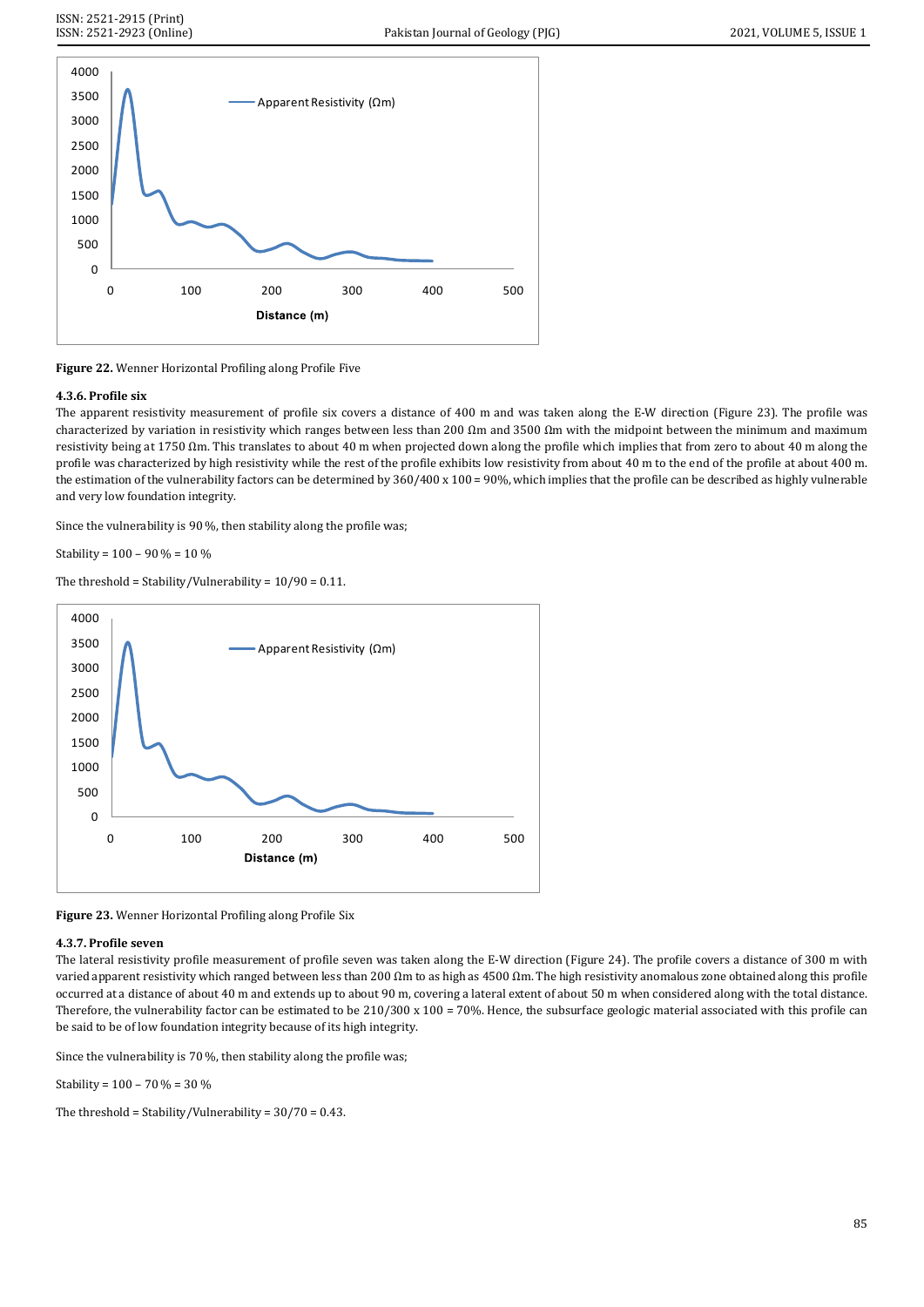



## **4.4.Comparisons of the Vulnerability Factors for the three Methods**

This implies that almost all the entries subsurface geologic environment within the study area is very vulnerable and of very low foundation integrity. Hence, the ingenuity required from constructions and civil engineers to put in place a structure that we overcome the geologic deflects that may pose a major threat to structures. Comparing the vulnerability factors resulting from each of the methods that were deployed:

 $EM = 52+52+5+67.3+73.2+65.7+40+100/7 = 64.4%$ 

Magnetic = 62+76+67.5+71.6+60+56+90/7 = 67.2%

LHP =  $60+60.5+55+70.5+87.5+90+70/7 = 70.5\%$ 

Therefore, the vulnerability factors derive from the three approaches that were deployed were of the order of 64.4%, 67.2%, and 70.2% respectively, which implies that the study area is highly vulnerable to fail.

A standard threshold value was determined for future researchers on foundation construction in terms of geophysical investigation (Table 1). These threshold values must be complemented with engineering geotechnical investigation to ascertain a standardized measure for construction purposes.

| <b>Threshold Values</b> | Classification       | Stability (%)              | Vulnerability (%)              |
|-------------------------|----------------------|----------------------------|--------------------------------|
|                         | <b>Extremely Low</b> | Stability is less than 50% | Vulnerability is more than 50% |
| $1 - 3$                 | Low                  | Stability is less than 70% | Vulnerability is more than 30% |
| $4 - 9$                 | Moderate             | Stability is less than 90% | Vulnerability is more than 10% |
| >10                     | High                 | Stability greater than 90% | Vulnerability is less than 10% |

#### **Table 1.** Threshold Values Classification for Site Construction Purposes

## **4.5.Vertical Electrical Sounding**

The vertical electrical sounding was carried out within the study area, further assisting in the understanding the subsurface configuration, lithological variations as well as the geoelectric sequence of the entire study area for a better assessment of the subsurface geology. To be able to achieve this; nine (9) VES were carried out in order of three VES in each profile 1, 5, and 7 respectively, upon which the geoelectric section across each of these profiles was generated.

## **4.5.1. Characteristic of the VES Curves**

Curves types identified range from H and KH varying between three to four geoelectric layers. The H curve type predominates. Typical curve types in the area are as shown below (Figure 25).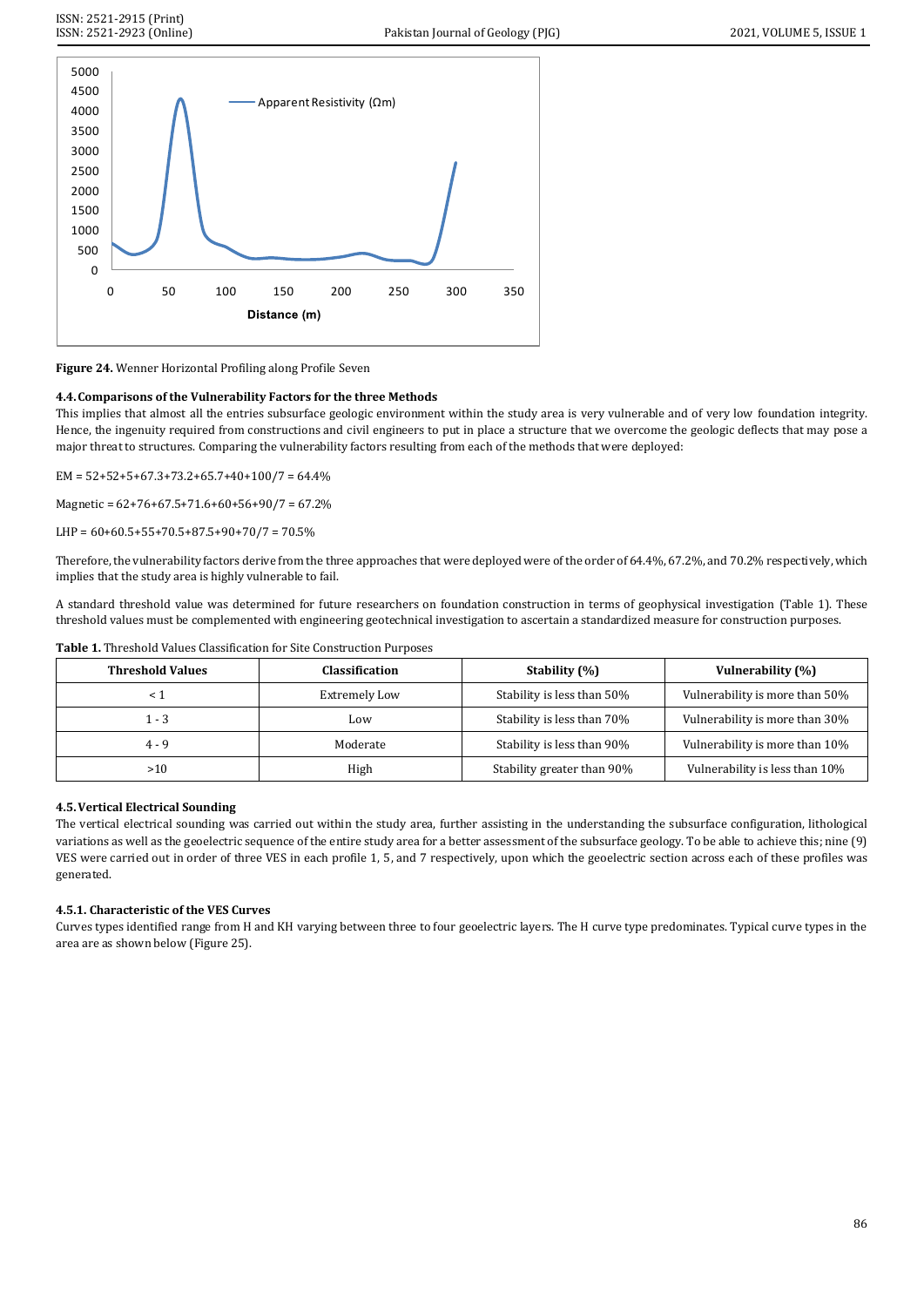



# **4.5.2. Geoelectric Section**

# **4.5.2.1. Geoelectric Section along Profile One**

Three distinctive geoelectric sequences were observed along with this profile (Figure 26). These comprise of the topsoil with layer resistivity ranging from 794 to 1157 Ωm and layer thickness varies from zero to about 2.0 m. the second layer which is considered here as the major layer of interest is characterized by layer resistivity ranging from 96 to 144 Ωm which is characterized of the weak zone, made up of predominantly highly vulnerable shale or clay geologic materials which effectively confirms the effectiveness of the earlier three methods engaged in the studies of the nature. The layer thickness of this formation ranged between 2.0 to about 16 m, while the third layer delineated is characterized by layer resistivity and thickness ranging from 281 to 353 Ωm and 10 m and above, which is characterized by moderate/partly resistive sand formation.



**Figure 26.** Geolectric Section along Profile One

## **4.5.2.2. Geoelectric Section along Profile Five**

The geoelectric parameter and layer sequence/lithology across profile five (Figure 27), revealed that the study area was characterized by three lithology/layer sequences comprising of resistive topsoil horizon with layer resistivity between 586 to 814 Ωm and layer thickness of less than 2.0 m, followed by a very weak/vulnerable second layer with layer resistivity of 121  $\Omega$ m to a maximum of 270  $\Omega$ m and layer thickness of about 15 to 16 m. this was subsequently followed by a resistive sand/sandstone layer with resistivity which varied between 501 to 1075  $\Omega$ m.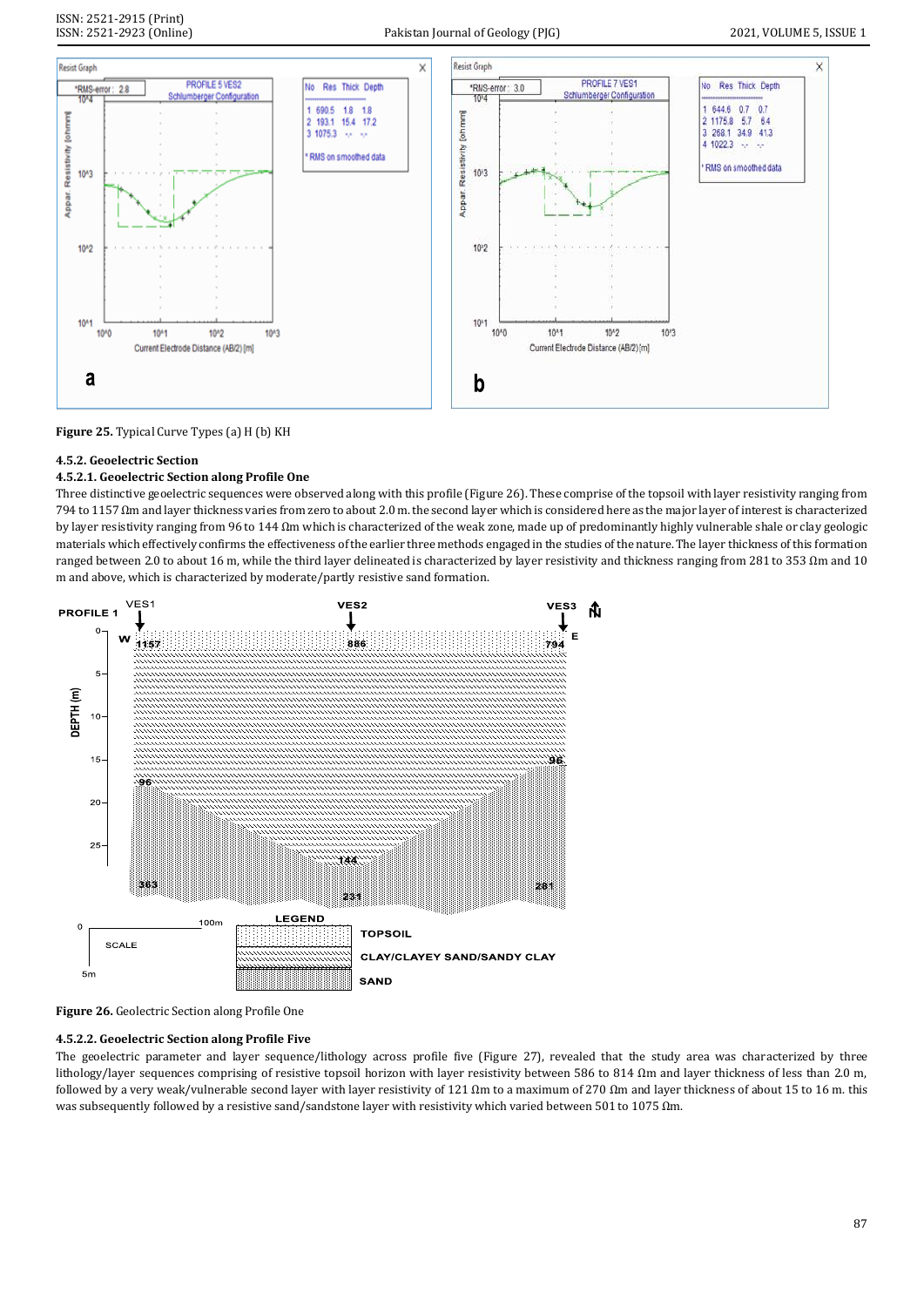ĥ



**Figure 27.** Geolectric Section along Profile Five

# **4.5.2.3. Geoelectric Section along Profile Seven**

In an attempt to have a better understanding of the geodynamics of the study area as it affects it vulnerability parameters, another control was engaged in traverse seven by carrying out three more Vertical Electrical Soundings (Figure 28). This further established the existence of three near surface layer occurrences, typical of the sedimentary environment of Nigeria. In this study, the topsoil comprises of highly resistive geologic materials of layer resistivity that ranged between 1038 to 1176 Ωm with a layer thickness of 5 m. followed by a middle/second layer that is suspected to be highly vulnerable with layer resistivity between 86 to about 268 Ωm and layer thickness between 16 to about 25 m. following this layer is a third layer that was characterized by highly resistive sand possibly sandstone with resistivity ranging from 414 to 1022 Ωm.



**Figure 28.** Geolectric Section along Profile Seven

## **5.0.Conclusion**

The investigation has justified the usefulness of deploying more than one methods and techniques in research work of this nature. The findings from the methods engaged in the study area was able to establish the major causes of the incessant collapse and failure of most foundations and civil engineering structures within the study area. This is unconnected with the existence of highly resistive materials. The occurrence of topsoil horizon materials of less than 2 m underlain by a weak vulnerable geologic material of layer thickness of an average of about 10 to 15 m, followed by a highly resistive layer. Therefore, since the load bearing capacity of the foundation of this area is largely dependent on the second layer which is highly incompetent from this study, it then becomes imperative that the ingenuity of the constructions and civil engineers must be brought into bearing for the sustainable and stability of any structure in this study area. All the methods engaged in this study exhibits an effective correlation and the area could be observed to be highly vulnerable to failure as a result of the inherent weak nature of the second layer. Due to the nature of the geologic settings of the study area, it is recommended that multi techniques and integrated geophysical approaches should be engaged in any engineering site constructions in the study area.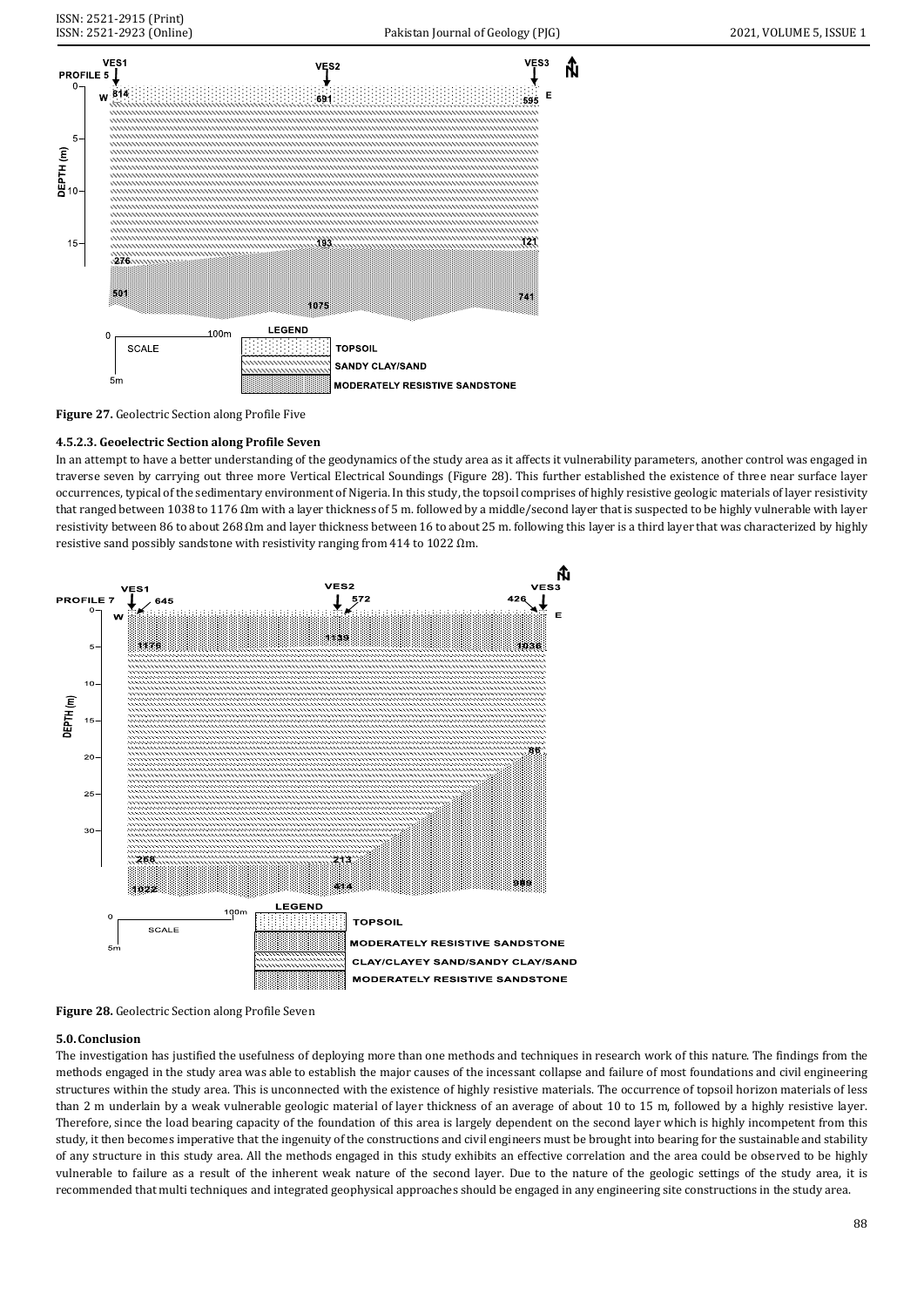#### **6.0.Data Availability Statement**

The authors confirm that the data supporting the findings of the study are available within the article and its supplementary materials.

#### **7.0. Conflict of Interest**

Authors have declared that no competing interests exist and the data was not use as an avenue for any litigation but for the advancement of knowledge.

#### **8.0. Funding**

This research did not receive any specific grant from funding agencies in the public, commercial, or not-for-profit-sector.

#### **9.0. Acknowledgement**

The authors gratefully acknowledge Prof. A.O. Aina for his valuable contribution to improving the quality of this research work.

#### **10.0. References**

- [1] Morrow, C. A., Moore, D. E., Lockner, D. A. 2001. Permeability Reduction in Granite Under Hydrothermal Conditions. Journal of Geophysics Research and Solid Earth. Vol 106:30551-30560.
- [2] Bawallah M.A., Ayuks M.A., Ilugbo S.O., Ozegin K.O., Oyedele A.A., Aigbedion I., Aina A.O., Whetode J.M., Ladipo K.O., 2019a. Geodynamics and its implications to environmental protection: A case study of Aule area, Akure, Ondo State, Southwestern, Nigeria. Applied Journal of Physical Science, 1(3), 37-53.
- [3] Bawallah M.A., Oyedele A.A., Ilugbo S.O., Ozegin K.O., Ojo B.T., Olutomilola O.O., Airewele E., Aigbedion I. 2020a. Evaluation of structural defects and the dynamic of stress and strain on a building along Oluwole Area, Southwestern Nigeria. Applied Journal of Physical Science, 2(2), 23-37.
- [4] Aigbedion I., Bawallah M.A., Ilugbo S.O., Abulu F.O., Eguakhide V., Afuaman E.W., Ukubile B., 2019a. Geophysical Investigation for Pre-Foundation Studies at RCCG, Calvary Love Parish 2, Ukpenu, Ekpoma, Edo State, Nigeria, International Journal of Research and Innovation in Applied Science (IJRIAS), 4(5), 39-45
- [5] Bawallah M.A., Adiat K.A.N., Akinlalu AA., Ilugbo S.O., Akinluyi F.O., Ojo B.T. Oyedele A.A., Bamisaye O.A., Olutomilola O.O., Magawata U.Z. 2021a. Resistivity Contrast and the Phenomenon of Geophysical Anomaly in Groundwater Exploration in A Crystalline Basement Environment, Southwestern Nigeria, International Journal of Earth Sciences Knowledge and Applications, 3 (1) 23-36
- [6] Aigbedion I., Bawallah M.A., Ilugbo S.O., Ozegin K.O., ThankGod A., Atama J., Nwankwo B., Oladi O.O., Oladeji J.F., Alabi S.K., 2021. Environmental Impact Assessment of Structural Defects Using Geophysical and Geotechnical Methods in Parts of Ekpoma, Southsouthern Nigeria. International Journal of Earth Sciences Knowledge and Applications, 3 (2) 124-133
- [7] Sharma V. P., 1998. Environmental and Engineering Geophysics, published by Cambridge University Press, United Kingdom. Pp. 40 45.
- [8] Adebiyi A.D., Ilugbo S.O., Ajayi C.A., Ojo A.O., Babadiya E.G., 2018. Evaluation of pavement instability section using integrated geophysical and geotechnical methods in a sedimentary terrain, Southern Nigeria. Asian Journal of Geological Research, 1(3), 1-13.
- [9] Bawallah M.A., Ilugbo S.O., Aigbedion I., Aina A.O., Oyedele A.A., 2019b. Modeling of subsurface integrity using Dar-Zarrouk parameters: A case study of Ikekogbe UBE Primary School, Ekpoma, Edo State, Nigeria. Journal of Geography, Environment and Earth Science International, 22(1), 1- 17.
- [10] Aigbedion I., Bawallah M., Ilugbo S., Osaigbovo A.D., Diana E.K., Ihewkwumere C., Igbinoba C., Patrick P.U., Amagbamwan E. 2019b. Geophysical Investigation for Post Foundation Studies at Ikekogbe Primary School, Ekpoma, Edo State, Nigeria. American Journal of Environmental and Resource Economics. 4(2), 73-83. doi: 10.11648/j.ajere.20190402.14
- [11] Adebo B.A., Makinde E.O., Ilugbo S.O. 2021. Application of Electrical Resistivity Method to Site Characterisation for Construction Purposes at Institute of Agriculture Research and Training Moor Plantation Ibadan. Indonesian Journal of Earth Sciences, 1 (2), 49-62
- [12] Bawallah M.A., Adiat K.A.N. Akinlalu A.A., Ilugbo S.O., Akinluyi F.O., Benjamin O.O., Oyedele AA., Omosuyi G.O, Aigbedion I. 2021b. Groundwater Sustainability and the Divergence of Rock Types in a Typical Crystalline Basement Complex Region, Southwestern Nigeria. Turkish Journal of Geosciences, 2 (1) , 1-11 . DOI: 10.48053/turkgeo.777217
- [13] Ilugbo S.O., Adebiyi A.D., Olaogun S.O., Egunjobi T., 2018a. Application of Electrical Resistivity Method in Site Characterization along Ado Afao Road, Southwestern Nigeria, Journal of Engineering Research and Reports, 1(4), 1-16.
- [14] Ilugbo S.O., Adebo A.B., Ajayi O.A., Adewumi, O.O., Edunjobi H.O., 2018b. Geophysical and geotechnical studies of a proposed structure at Akure, Southwestern Nigeria. Journal of Engineering Research and Reports, 2(2), 1-12.
- [15] Adebo B.A., Layade G.O., Ilugbo S.O., Hamzat A.A., Otobrise H.K., 2019. Mapping of Subsurface Geological Structures using Ground Magnetic and Electrical Resistivity Methods within Lead City University, Southwestern Nigeria, Kada Journal of Physics, 2 (2), 64-73
- [16] Bawallah M.A., Ilugbo S.O., Aina A.O., Olufemi B., Akinluyi F.O., Ojo B.T., Oyedele A.A., Olasunkanmi N.K. 2020b. Hydrogeophysical Studies of Central Kwara State Basement Complex of Nigeria. International Journal of Earth Sciences Knowledge and Application 2 (3) 146-164
- [17] Ajayi, C. A., Akintorinwa, O. J., Ademilua, L. O. 2020. Empirical Relationship between Gravimetric and Mechanical Properties of Basement Rocks in Ado-Ekiti, Southwestern Nigeria, Journal of Geology and Geophysics, **9**(1):470.
- [18] Bawallah AM, Ilugbo SO, Adebo BA, Kehinde OA. 2021c. Geophysical investigation for detecting buried human remains after eight years of burial in Owo, Southwestern Nigeria. J Forensic Sci. 00:1–9[. https://doi.org/10.1111/1556-4029.14923](https://doi.org/10.1111/1556-4029.14923)
- [19] Adebo B.A., Ilugbo S.O., Jemiriwon E.T., Ali A.K., Akinwumi A.K., Adeniken N.T. 2022. Hydrogeophysical Investigation Using Electrical Resistivity Method within Lead City University Ibadan, Oyo State, Nigeria. International Journal of Earth Sciences Knowledge and Applications 4(1), 51-62
- [20] Akinola, M. A., Akinlalu, A. A., Adelusi, O. A., 2017. Integrated Geophysical Investigation for Pavement Failure along a Dual Carriage Way, Southwestern Nigeria: A Case Study, Kuwait Journal of Science, 44(4): 135-149.